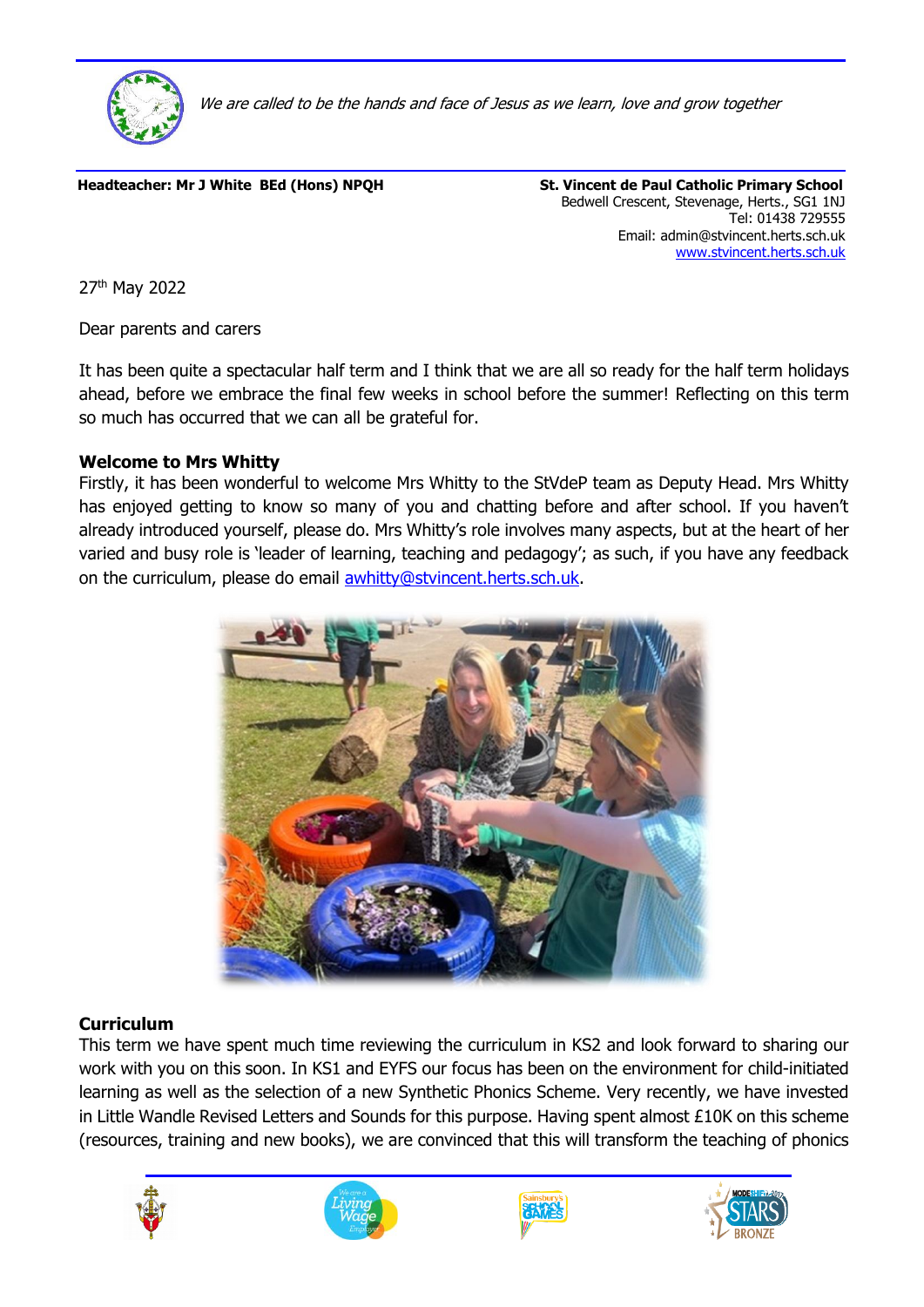and reading throughout the school. The scheme will be launched in September and all staff throughout the school will be trained in its very specific pedagogy during our INSET days. We look forward to sharing new resources that will help parents with support for reading in the Autumn term.

### **Musical developments**

This term has seen us returning towards a more normal pattern of events in school post covid. Assemblies have returned in-person and it has been wonderful to sing together again. This week I have met with the Deputy Director of Education in the Diocese to discuss our potential involvement in a partly funded Catholic choral project. This could be a very exciting project and would involve the appointment of a professional choral director for a group of schools. Watch this space for future concerts and a delightful sound!

### **Early Years to Year 1**

A Governors' visit this term explored learning in the Early Years and looked at transition to Year 1. Governors were keen to find out how the Year 1 staff get ready to receive Reception pupils rather than having Reception pupils getting ready for a more formal Year 1. This is quite a distinct pedagogical difference – you may have noticed a very distinct difference to the Year 1 outdoor area that reflects this recently. Significant investments have occurred this term in the outdoor equipment used in both Reception and Year 1 as a result. The children have been very appreciative of it and are fully immersed in their learning as a result.



### **Parent Consultations**

It was wonderful to be able to invite parents into school for a physical parents' consultation and to offer everyone the chance to see their child's books again. Thank you for cooperating with our measures to limit the number of people in school at this time and for helping us all to focus on the wellbeing of staff by being efficient with our time. This was very much appreciated by all – thank you!

## **First Holy Communion**

It has been lovely over the past few weeks to be able to celebrate the First Holy Communion of many pupils in the school. These have been amazing occasions. The children have looked so smart and have been so reverent in their reception of the Eucharist. Congratulations to them all! Later this term we hope to be able to invite the parents of children who have recently made their First Holy Communion to celebrate with communicants from across all of our parishes.

### **Bishop Paul's Visit**

It has also been wonderful to be able to welcome more visitors back into school this term. Recently, Bishop Paul McAleenan, a great friend of the Stevenage parishes, visited to officially open and bless both our St Joseph's Workshop and our Woodland Wellbeing Walk – a collaborative project with a dementia charity that we host on site, The Red Shed. Bishop Paul enjoyed his visit and was impressed







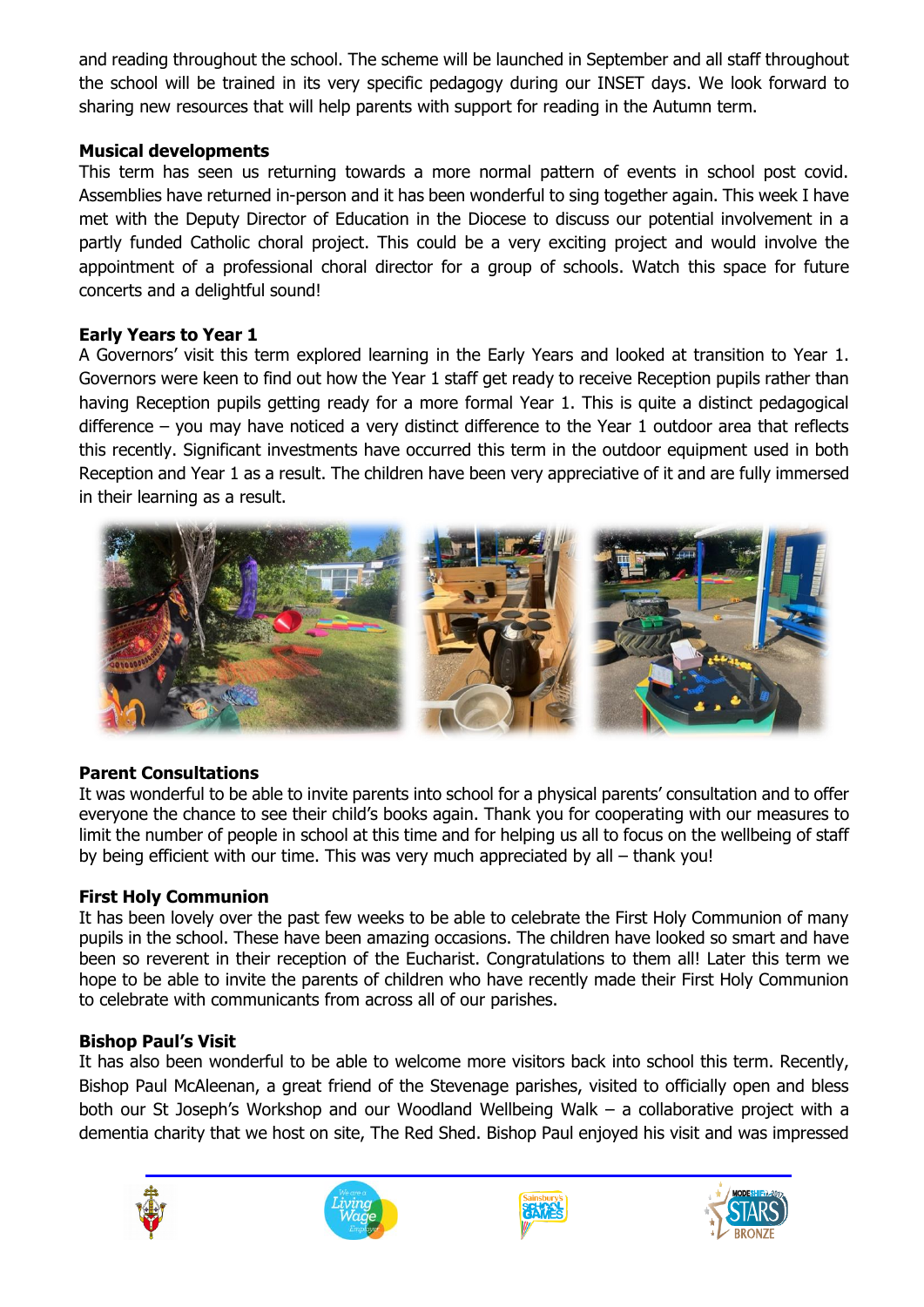by the response of the children. As well as blessing Year 5's Fairy Model Village (if you haven't seen it you must!), Bishop Paul also helped Year 2 to plant a special oak tree (with its very own special story) to commemorate HM Queen Elizabeth II's Platinum Jubilee.



#### **May Procession**

This week it was wonderful to be able to welcome parents finally to an in-person school event after such an absence. It was wonderful that so many were able to join with us for our traditional May procession. The children were in fine voice with some traditional Marian hymns and were keen to lay their flowers in thanks for Mary looking after their knots. Mary, undoer of knots, pray for us!



#### **Platinum Jubilee**

What better culmination to an eventful term than yesterday's amazing Platinum Jubilee celebrations. The children enjoyed preparing for this event with every child making a double-sided triangle for our jubilee bunting. Not only did this decorate the playground for our Platinum Jubilee street party lunch, but will also be used for a local community event over the jubilee weekend. Lunchtime was a busy, noisy and exciting affair – accompanied by a soundtrack that included modern party favourites with big band regal tunes – the children celebrated in style. Activities in class were creative and innovative and there was an amazing jubilee vibe in school throughout the day. Congratulations to Her Majesty Queen Elizabeth II on such a momentous occasion.







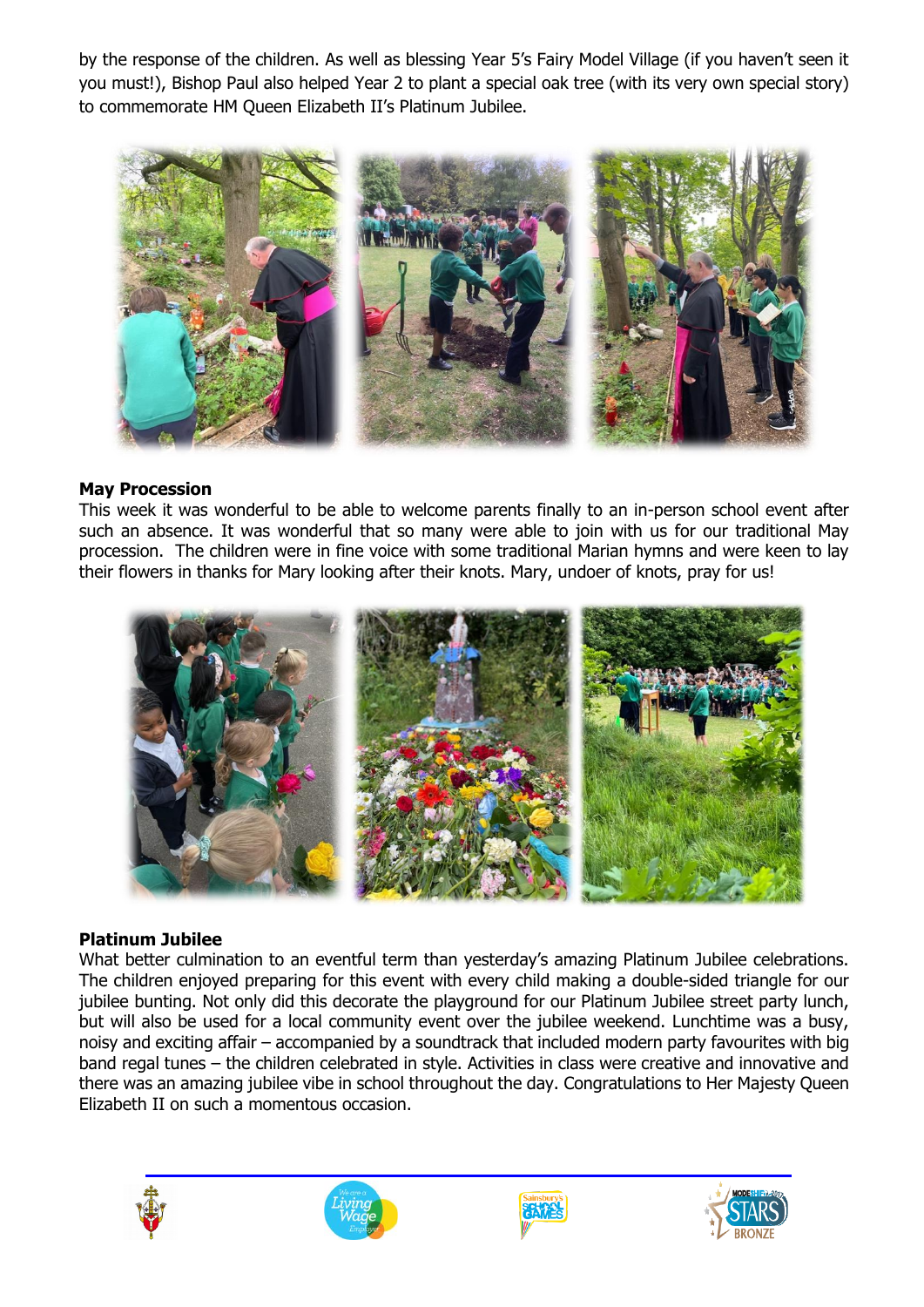

### **Food and Allergies**

We have many children throughout the school with significant food allergies and intolerances. This means that staff have to be very careful when planning ahead for activities and occasions that involve food. As such, as kind as it is, we are no longer able to distribute food treats or sweets from home to celebrate a child's birthday or other occasion. When treats have been sent in, staff have needed to check all ingredients against the allergies of their class and this causes extra time pressures, often at the last minute. No distribution of any food items from home will be implemented when we return after half term and there will be no exceptions. I'm sure you will fully support and understand the importance of this new precaution.

#### **Looking Ahead**

As we plan for the half term ahead, we look forward to being able to invite parents to more events including sports day, a Year 6 Leavers' Mass and Assembly and a post Holy Communion Celebration. I understand that our wonderful PSA are also looking forward to being able to welcome more individuals to events too. However, I have to say that I have been so impressed with their innovation in raising funds in other ways recently. I know that the children really enjoyed paying to express their commitment to daring to be different recently.

I wish you all a wonderful half term full of happy moments, relaxation and excitement.



May God bless you and those most dear to you.

Your sincerely

Jon White (Headteacher)